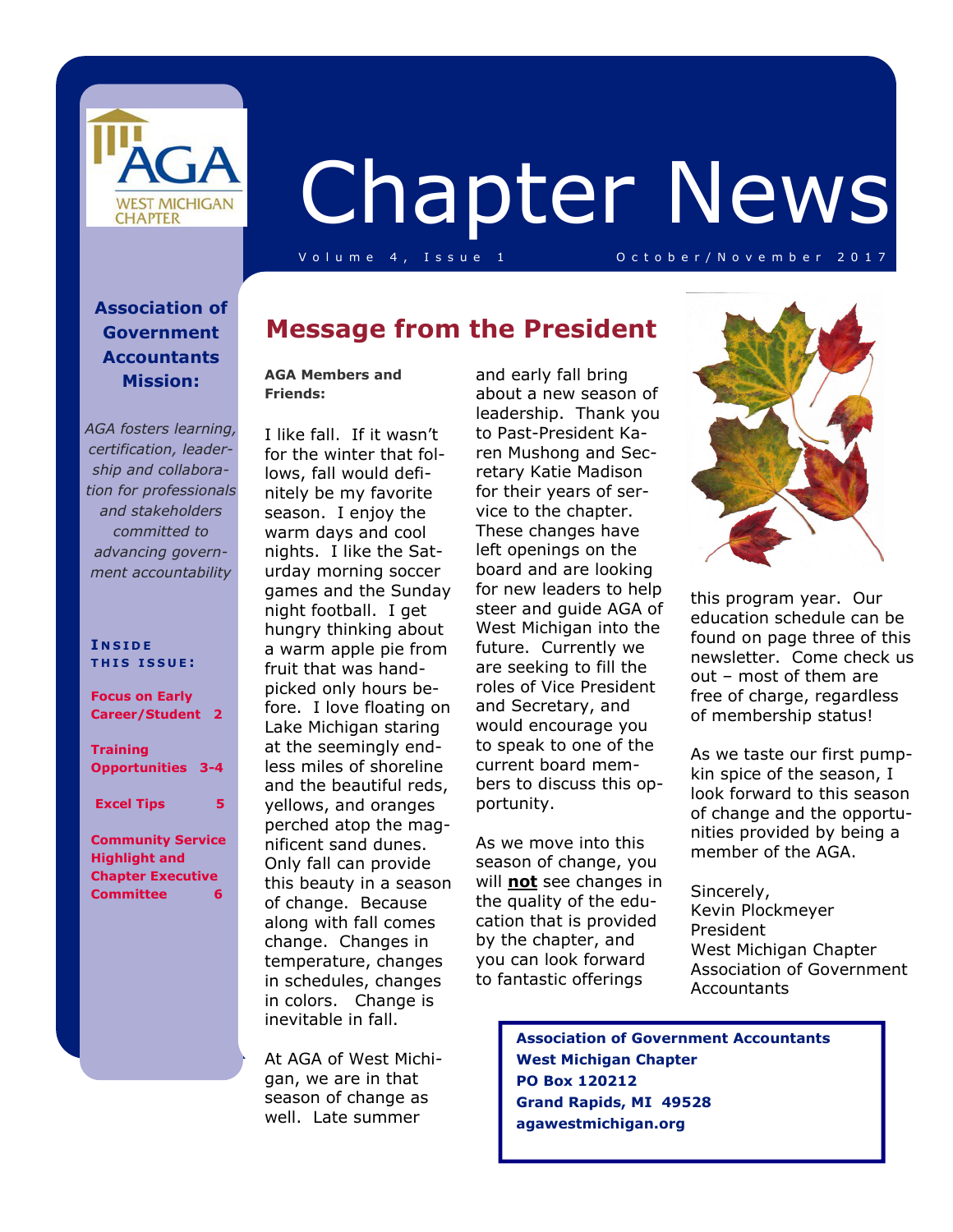

# **Focus on Early Career**

**Volume 4, Issue 1** 

**& Student Page 2** 

#### **Student Board Member Highlight**

Each year, AGA West Michigan awards a "Student Board Member" scholarship of \$500/semester for the recipient's participation on the Chapter Executive Committee.

The 2017/2018 recipient of this award is Susan Vlietstra– a graduate student at Davenport University currently pursuing a Masters of Accountancy.

Susan is a non-traditional student, having already been in the workforce for several years, much of it in the government sector. Susan served as the Township Clerk for Thornapple Township for nearly 15 years.



Susan has served on/worked with several community boards including the Barry County Economic Development Alliance, the Grand Rapids Public Museum and the Byron Center Fine Arts Foundation.

Susan's role is to assist AGA West Michigan in improving student and faculty involvement by developing contacts, providing information on upcoming AGA West Michigan events, and enhancing the overall visibility of our organization. She will also assist in planning the Student & Early Career Event planned for February 2018. Congratulations Susan!

#### **Did you know?**

• Our Chapter invites local college students to attend Chapter events free of charge. Two "student scholarships" are offered for each local event on a firstcome, first-served basis.



**Like us on Facebook to learn about chapter events, links to helpful sites and job opportunities**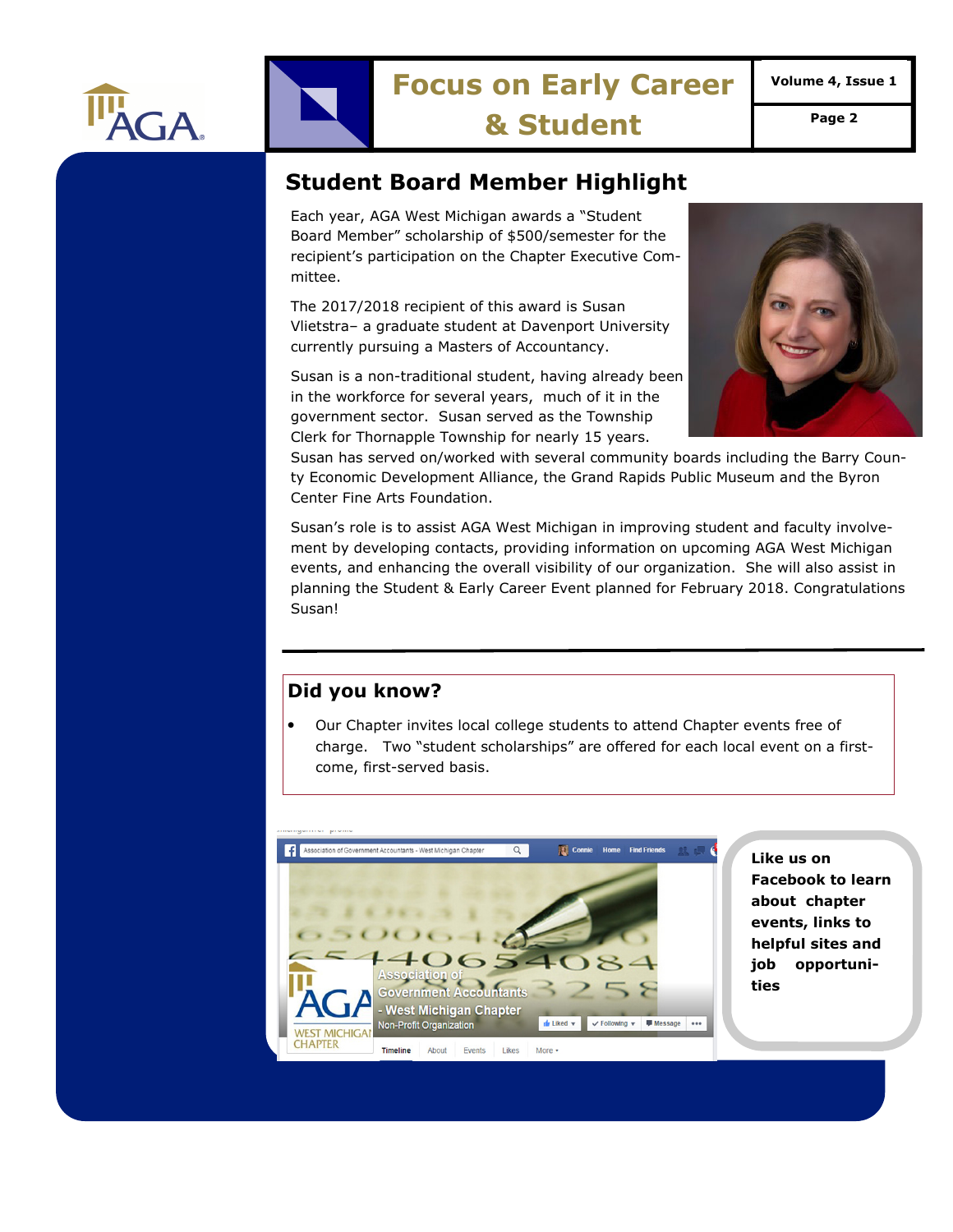

# Training Opportunities

**Page 3** 

FREE!

8 Hours of CPE!

FREE!

## **Local Training Opportunities**

#### **Planned Future Events by AGA West Michigan**

- **October 24, 2017 Webinar**  Succession Planning/Multi-Generational Workforce
- **January 18, 2018** AGA/GFOA Double Feature:
	- Morning AGA Event: Uniform Guidance, Enhancing Internal Controls, and more! - Afternoon: GFOA GAAP Update
- **February 6, 2018 Webinar—**2018 Governmental GAAP Update
- **April 24, 2017 Webinar**—Subject to be determined.

**Register at http://www.agawestmichigan.org/home/events**



*Did you know? AGA West Michigan provides study materials for the CGFM exam that members may borrow free of charge? Please contact education@agawestmichigan.org for more information.* 

The Association of Government **Accountants** is a 15,000-member professional organization devoted to meeting the professional development, education, networking, and certification needs of its members.

AGA represents government financial managers working in local, state and federal governments as well as the private sector and academia.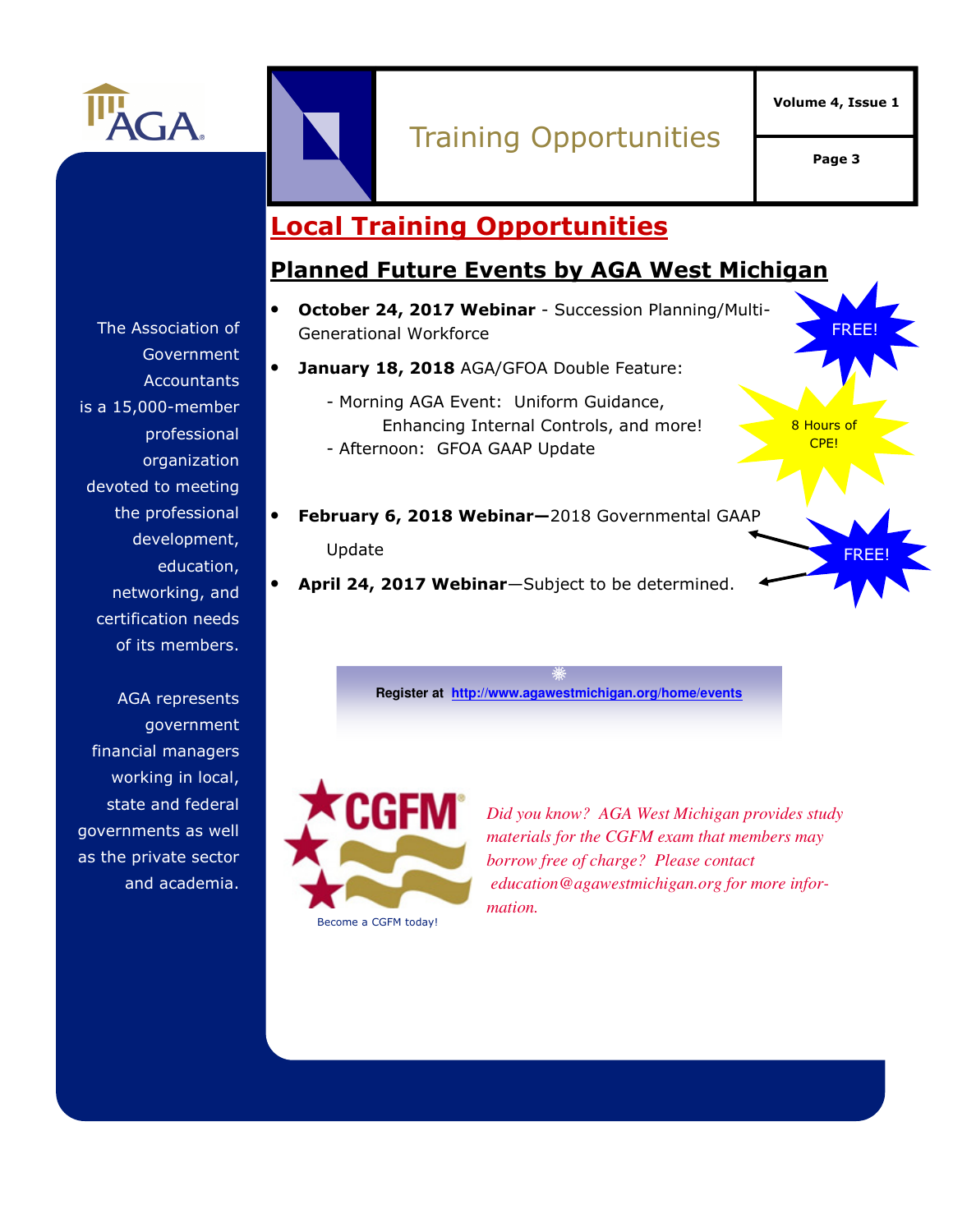

**Collaborating to keep you** 

#### **informed!**

AGA West Michigan and the Michigan Government Finance Officers Association (MGFOA) are partnering to inform memberships of both organizations on upcoming conferences, seminars, and webinars offered.



#### **Planned Future Events by MGFOA**

• October 24, 2017—Advanced Financial Management—Public Budgeting and Forecasting—Okemos

**View MGFOA Event Calendar:** http://migfoa.org/MGFOA/Training/?fuseaction=calendar

# **National Training Opportunities**



Auditing Relevance and Reliability of Performance Information October 11, 2017 Webinar | 2 CPEs



**CGFM Intensive Review Course** 

November 09 - 10, 2017  $9 - 10$ Alexandria, Va.

#### Spotting Fraud in Your Organization Nov. **November 15, 2017**

15 Webinar | 2 CPEs

**Register at https://www.agacgfm.org/home.aspx**

The Association seeks to advance government accountability at all levels of government through its Certified Government Financial Manager (CGFM) Program, which has recognized more than 13,000 individuals for their unique skills and experience.

To learn more about the Association, its many programs, or any of its 90 chapters, visit us online at www.agacgfm.org.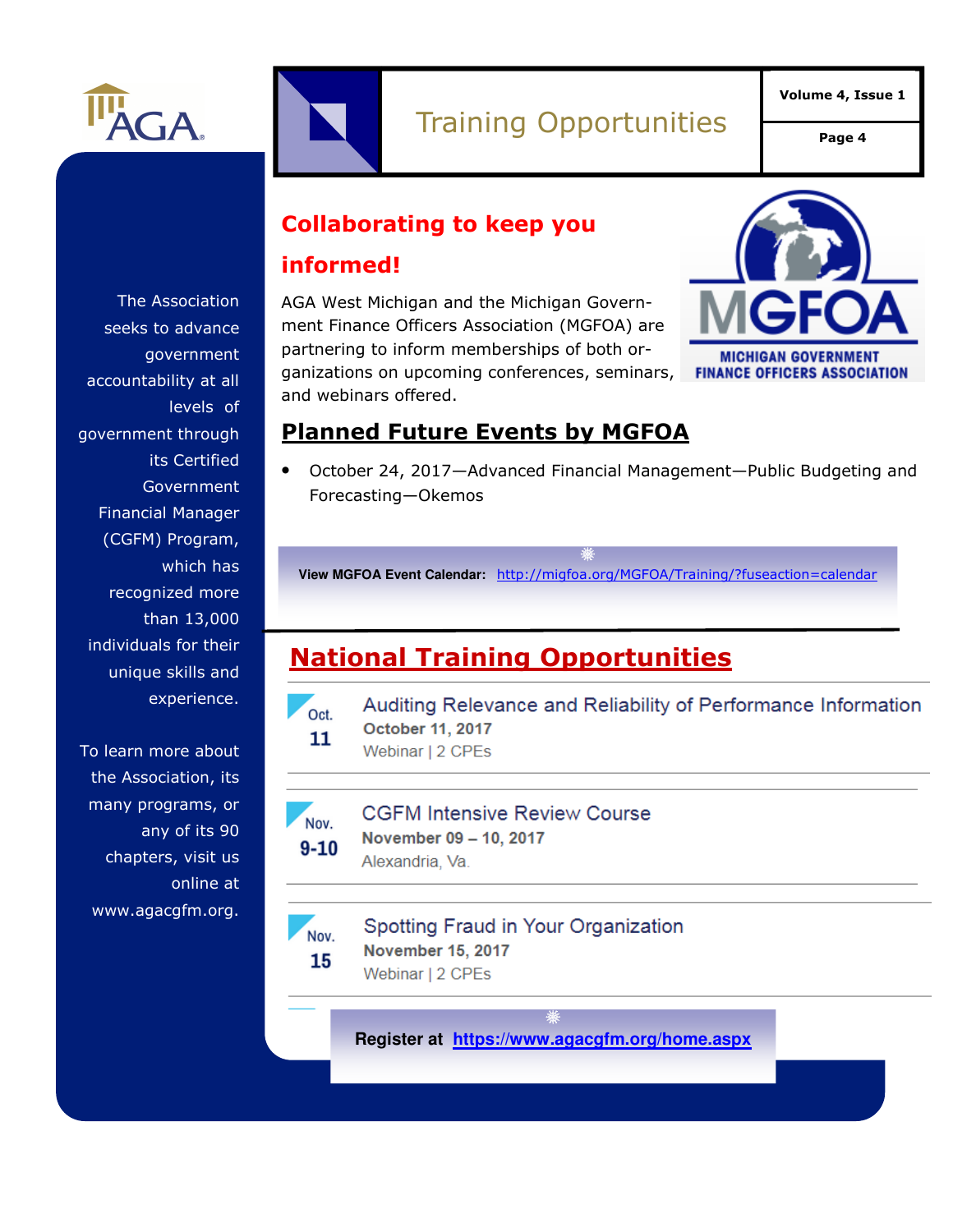



# **Excel Tips Page 5**

#### Shortcuts & Quick Tips

Learning how to use a new formula or feature in Excel is valuable, but what about the everyday repetitive tasks we do? Sometimes, the simplest tip or alternate way of performing a task can become your new "favorite thing." This newsletter installment focuses on various shortcuts and quick tips for everyday use in Excel. We hope you will find these references helpful.

| <b>Key</b>            | <b>Effect</b>  | Creating non-contiguous print areas:                                                                                                                                               |
|-----------------------|----------------|------------------------------------------------------------------------------------------------------------------------------------------------------------------------------------|
| <b>Strokes</b>        |                | Set your first print area, then select your sec-                                                                                                                                   |
| <b>Formatting</b>     |                |                                                                                                                                                                                    |
| CTRL+b                | <b>Bold</b>    | ond print area and add it to the first by se-<br>lecting Page Layout / Print Area / Add to<br>Print Area. Each print range will print on a<br>separate page.                       |
| CTRL+i                | Italic         |                                                                                                                                                                                    |
| CTRL+u                | Underline      |                                                                                                                                                                                    |
| $CTRL + Shift + $$    | $$x,$ xxx.xx   |                                                                                                                                                                                    |
| CTRL+Shift+!          | -X,XXX.XX      | Quickly make a duplicate copy of a work-<br>sheet within a workbook:<br>This is a quick way to make a backup of the                                                                |
| CTRL+Shift+&          | Cell border    |                                                                                                                                                                                    |
| $CTRL+1$              | Open format    |                                                                                                                                                                                    |
|                       | dialog box     |                                                                                                                                                                                    |
| Alt+Enter             | Force wrapped  |                                                                                                                                                                                    |
|                       | text to a new  | original sheet when you want to make sure                                                                                                                                          |
|                       | line           | the original is there to go back to easily:                                                                                                                                        |
| <b>Selection</b>      |                |                                                                                                                                                                                    |
| CTRL+Space            | Selects column | Select the entire worksheet by clicking at the<br>intersection of column A, row 1:                                                                                                 |
| Shift+ Space          | Selects row    |                                                                                                                                                                                    |
| $CTRL +9$             | Hide row       |                                                                                                                                                                                    |
| $CTRL+0$              | Hide column    |                                                                                                                                                                                    |
| <b>Functions/Misc</b> |                | A                                                                                                                                                                                  |
| $CTRL + O$            | Open           | Next, press the CTRL key and (using the left<br>mouse button) drag the sheet to the right un-<br>til the down triangle appears. Release the left<br>mouse button and the CTRL key. |
| $CTRL + S$            | Save           |                                                                                                                                                                                    |
| $CTRL+Z$              | Undo           |                                                                                                                                                                                    |
| F7                    | Spell check    |                                                                                                                                                                                    |
| $CTRL+;$              | date           |                                                                                                                                                                                    |
| CTRL+:                | time           |                                                                                                                                                                                    |

Want more fun tips? Below are some of our favorite resources with lots of free stuff!

https://www.myonlinetraininghub.com/ Source of many free and excellent resources, videos including dashboards, power query, power pivot and more. Sign up for the free newsletter and get a free booklet with 100 Excel tips.

https://excelribbon.tips.net Weekly, bite size tips on a variety of topics, including VBA tips

https://www.excel-university.com/ Courses designed specifically for accountants<br><sup>/CDF</sup> susilabla) (CPE available)

*Do you have an excel tip you would like to share?* 

*Please email us at newsletter@agawestmichigan.org*